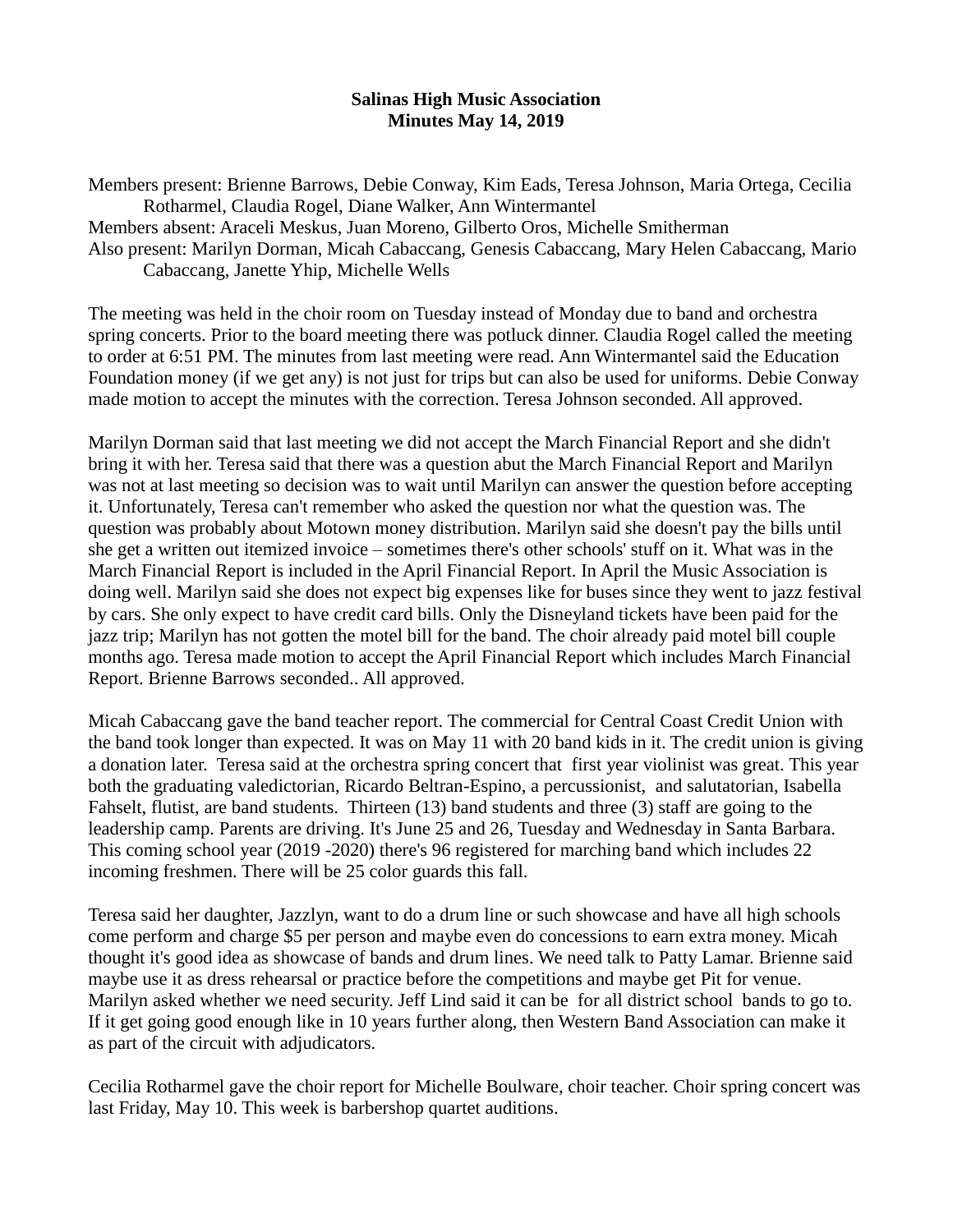Jeff Lind gave the color guard coach report. There are 25 kids in the SHS marching band color guard. And they need new uniforms. He passed around pictures of possible uniform that he found on clearance but not sure of the sizes and availability. Jeff hopes to be able to re-use the uniforms for more than one year. The Spreckles color guard group can't run year round. Jeff is not a credential teacher, he's only a coach, so he needs a credential teacher to be at the school for him to work with kids. The color guards will be in the Spreckles July 4<sup>th</sup> parade. They also have a food booth near the park so they can fund raise (any volunteer help appreciated).There's DCI (Drum Corp. International) show at Stanford University on June 22, 2019. Group tickets are \$12 each. Jeff wants to take color guard and band kids to see it.

Claudia said the band need new uniforms because of going to competitions. The ones we have are frayed at sleeve cuffs and necklines. North High School got new used ones. Teresa said her sister found some band uniforms for \$200 each so for number of band jackets, we need \$40,000. Or maybe get only a vest and have kids wear long sleeved tops like under-armour.

Jeff said we need grants and not just fund raise for all our funds. Staff does not work for free so we need more money. Maybe we should hire a grant writer.

Marilyn said we should talk to foundations and see if they can help and have names of grant writers. We should schedule a meeting and tell why and what we need – not all grant writers will do schools. Some foundations here are the Harden Foundation and Monterey Foundation.

Ann said we should send out emails to parents and see if any of them know how to write grants. Micah has bigger parent email list so he might be able to send out email letter to more parents. Brienne said the color guard as part of SHS band is an ASB club so they can do fundraisers at school.

Teresa gave the Scrip report. The hard plastic Scrip cards shipped once a month , not once a week, is working well. She sends email reminders. Ann said Juliette Le and her husband wanting to use the Scrip profits to buy ads in the Motown programs is not good. This was from last meeting about Juliette and her husband keep buying Scrip after their son graduates. Juliette already got 100% benefits of Scrip by getting the cards but then she'll get like 120% benefits with the ad and SHMA won't get the money. If she is allowed to do it, will we have to open it up to other people's businesses. Janette Yhip agreed; it's like buying poinsettias and then wanting the profits for buying ads for own business. They got their poinsettias and that's that.

Gilberto Oros did not make it to meeting. He will continue to do the website. Cecilia does the Facebook account and posts lots pictures. Ann said Kathryn Albers, who was voted on to the Board at Spring Concerts, will be doing the emails. She knows Mail-chimp really well. Kathryn has a sophomore daughter in band.

Juan Moreno is not staying on the Board and he won't be able to do the Rodeo fundraiser. That's a lot of money \$3500 so don't want to loose it. Teresa said that she asked him for all his and Karen Mitchell's notes on how to do the Rodeo fundraiser especially the number of kids needed, number of days and shifts.

Claudia said she has a letter from Mary Helen and Mario Cabaccang wanting to be SHMA Board members to share one seat and one vote. Marilyn said they will be considered to have conflict of interest because they are Micah's parents. It is an item that is included in the tax report. Discussion. Claudia asked Mary Helen why they want to be Board members. Mary Helen said they want to be part